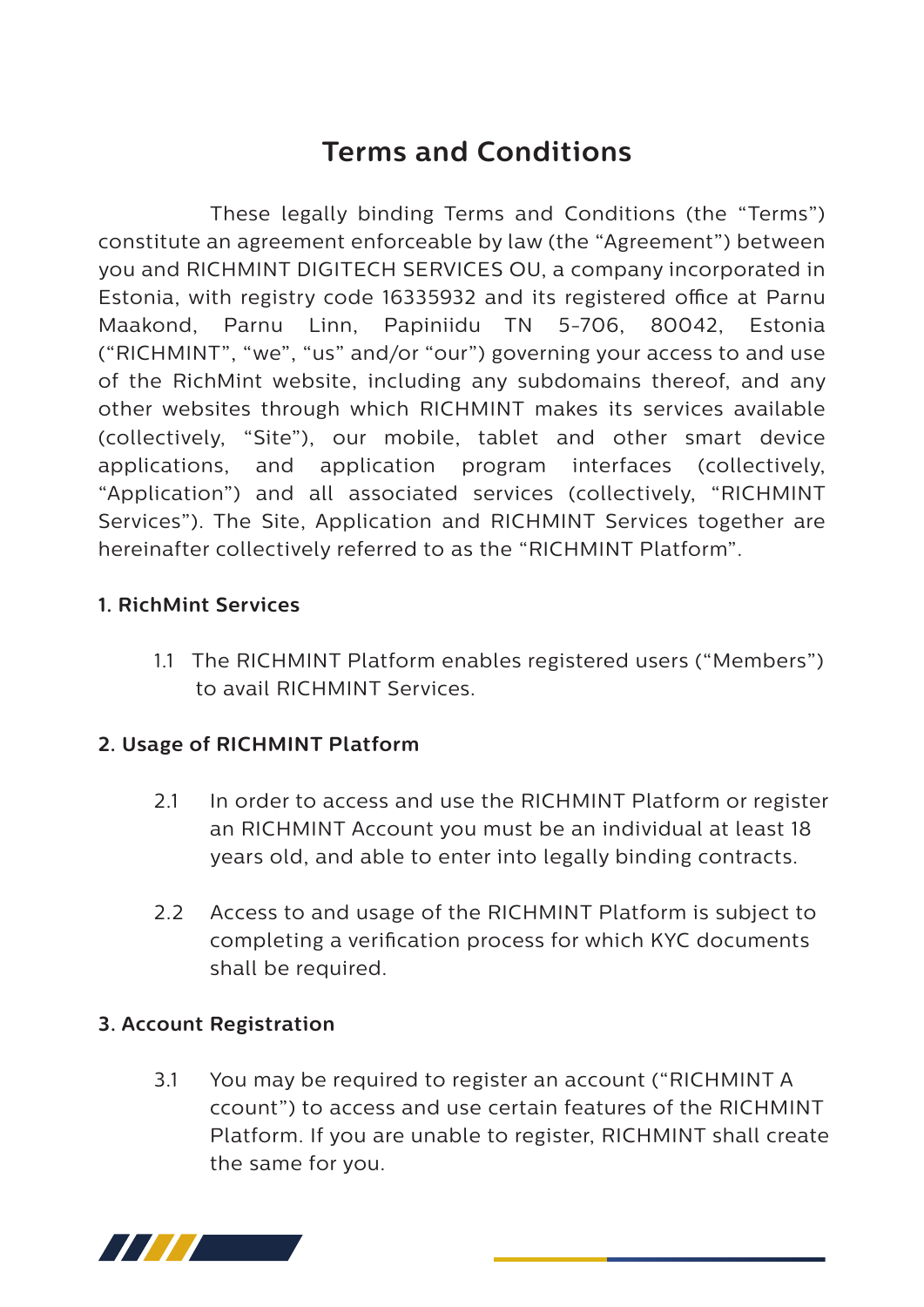

- 3.2 You can register an RICHMINT Account using an email address and creating a password, or through your account with certain third-party social networking services, such as Facebook or Google.
- 3.3 You must provide accurate, current and complete information during the registration process and keep your RICHMINT Account up-to-date at all times.
- 3.4 You may not register more than one (1) RICHMINT Account unless RICHMINT authorizes you to do so. You may not assign or otherwise transfer your RICHMINT Account to another party.
- 3.5 You are responsible for maintaining the confidentiality and security of your RICHMINT Account credentials and may not disclose your credentials to any third party.

### 4 **CONTENT**

- 4.1 RICHMINT may, at its sole discretion, enable Members to (i) create, upload, post, send, receive and store content, such as text, photos, audio, video, or other materials and information on or through the RICHMINT Platform ("Member Content"); and (ii) access and view Member Content and any content that RICHMINT itself makes available on or through the RICHMINT Platform, including proprietary RICHMINT content and any content licensed or authorized for use by or through RICHMINT from a third party ("RICHMINT Content" and together with Member Content, "Collective Content").
- 4.2 The RICHMINT Platform, RICHMINT Content, and Member Content may in its entirety or in part be protected by copyright, trademark, and/or other applicable laws. You acknowledge and agree that the RICHMINT Platform and RICHMINT Content, including all associated intellectual property rights,



 **01**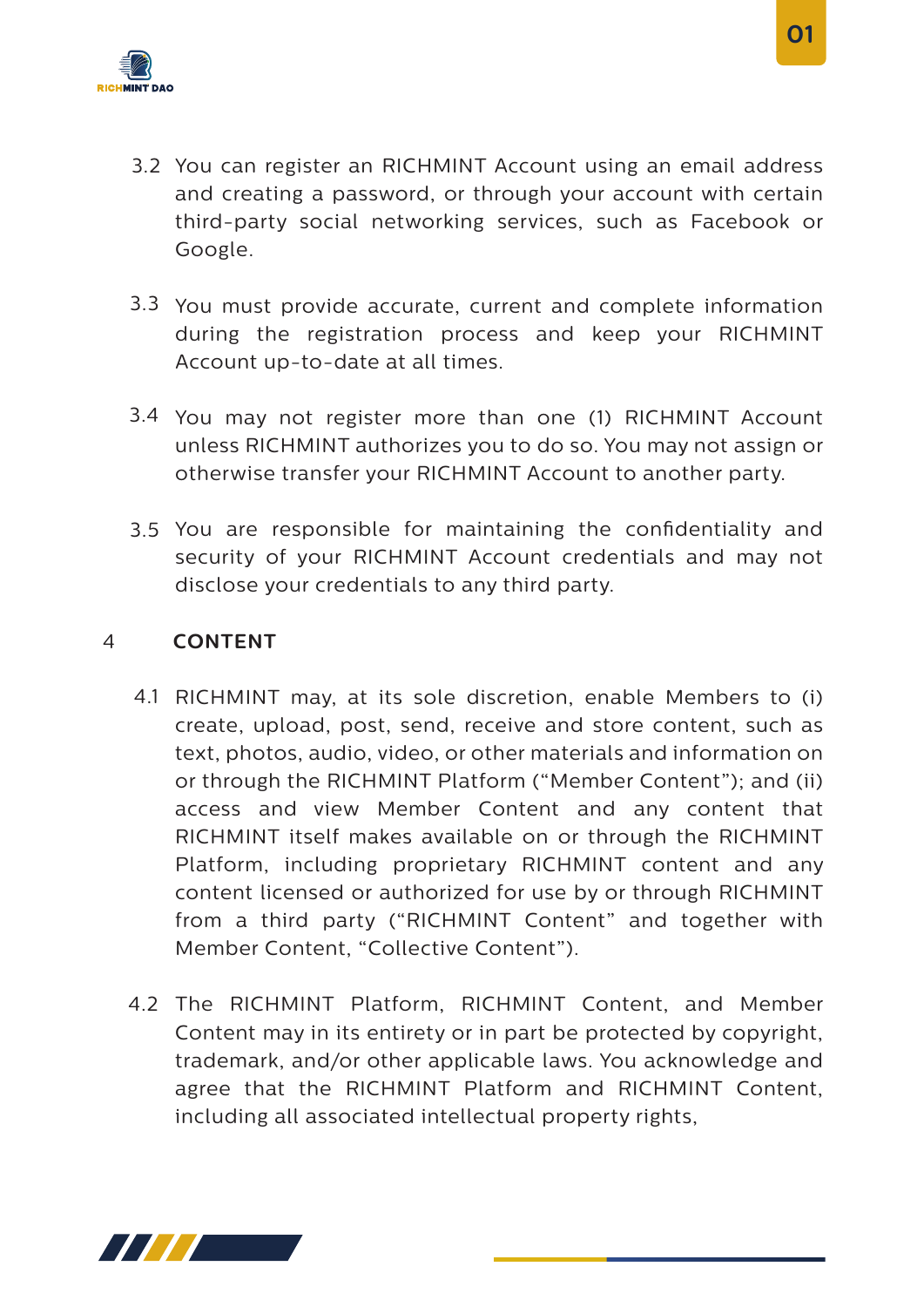

are the exclusive property of RICHMINT and/or its licensors or authorizing third-parties. You will not remove, alter or obscure any copyright, trademark, service mark or other proprietary rights notices incorporated in or accompanying the RICHMINT Platform, RICHMINT Content or Member Content. All trademarks, service marks, logos, trade names, and any other source identifiers of RICHMINT used on or in connection with the RICHMINT Platform and RICHMINT Content are trademarks or registered trademarks of RICHMINT in the United States and abroad. Trademarks, service marks, logos, trade names and any other proprietary designations of third parties used on or in connection with the RICHMINT Platform, RICHMINT Content, and/or Collective Content are used for identification purposes only and may be the property of their respective owners.

- 4.3 You will not use, copy, adapt, modify, prepare derivative works of, distribute, license, sell, transfer, publicly display, publicly perform, transmit, broadcast or otherwise exploit the RICHMINT Platform or Collective Content, except to the extent you are the legal owner of certain Member Content or as expressly permitted in these Terms. No licenses or rights are granted to you by implication or otherwise under any intellectual property rights owned or controlled by RICHMINT or its licensors, except for the licenses and rights expressly granted in these Terms.
- 4.4 Subject to your compliance with these Terms, RICHMINT grants you a limited, non-exclusive, non-sublicensable, revocable, non-transferable license to (i) download and use the Application on your personal device(s); and (ii) access and view any Collective Content made available on or through the RICHMINT Platform and accessible to you, solely for your personal and non-commercial use.
- 4.5 By creating, uploading, posting, sending, receiving, storing, or otherwise making available any Member Content on or through the RICHMINT Platform, you grant to RICHMINT a non-exclusive, worldwide, royalty-free, irrevocable,

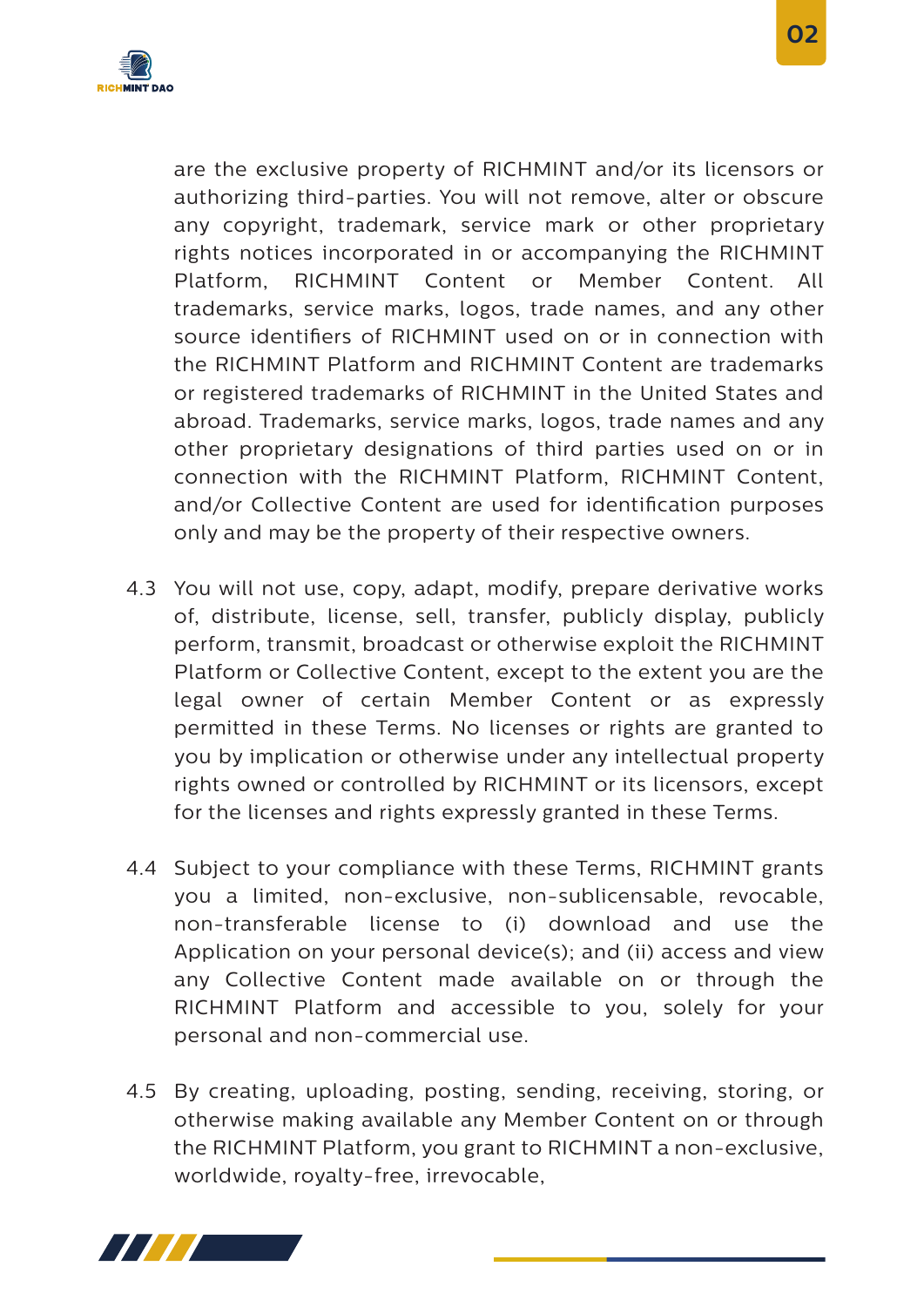

 perpetual (or for the term of the protection), sub-licensable and transferable license to such Member Content to access, use, store, copy, modify, prepare derivative works of, distribute, publish, transmit, stream, broadcast, and otherwise exploit in any manner such Member Content to provide and/or promote the RICHMINT Platform, in any media or platform.

- 4.6 You are solely responsible for all Member Content that you make available on or through the RICHMINT Platform. Accordingly, you represent and warrant that: (i) you either are the sole and exclusive owner of all Member Content that you make available on or through the RICHMINT Platform or you have all rights, licenses, consents and releases that are necessary to grant to RICHMINT the rights in and to such Member Content, as contemplated under these Terms; and (ii) neither the Member Content nor your posting, uploading, publication, submission or transmittal of the Member Content or RICHMINT's use of the Member Content (or any portion thereof) as contemplated under these Terms will infringe, misappropriate or violate a third party's patent, copyright, trademark, trade secret, moral rights or other proprietary or intellectual property rights, or rights of publicity or privacy, or result in the violation of any applicable law or regulation.
- You will not post, upload, publish, submit or transmit any Member Content that: (i) is fraudulent, false, misleading (directly or by omission or failure to update information) or deceptive; (ii) is defamatory, libelous, obscene, pornographic, vulgar or offensive; (iii) promotes discrimination, bigotry, racism, hatred, harassment or harm against any individual or group; (iv) is violent or threatening or promotes violence or actions that are threatening to any other person or animal; (v) promotes illegal or harmful activities or substances; or (vi) violates any RICHMINT policy. 4.7

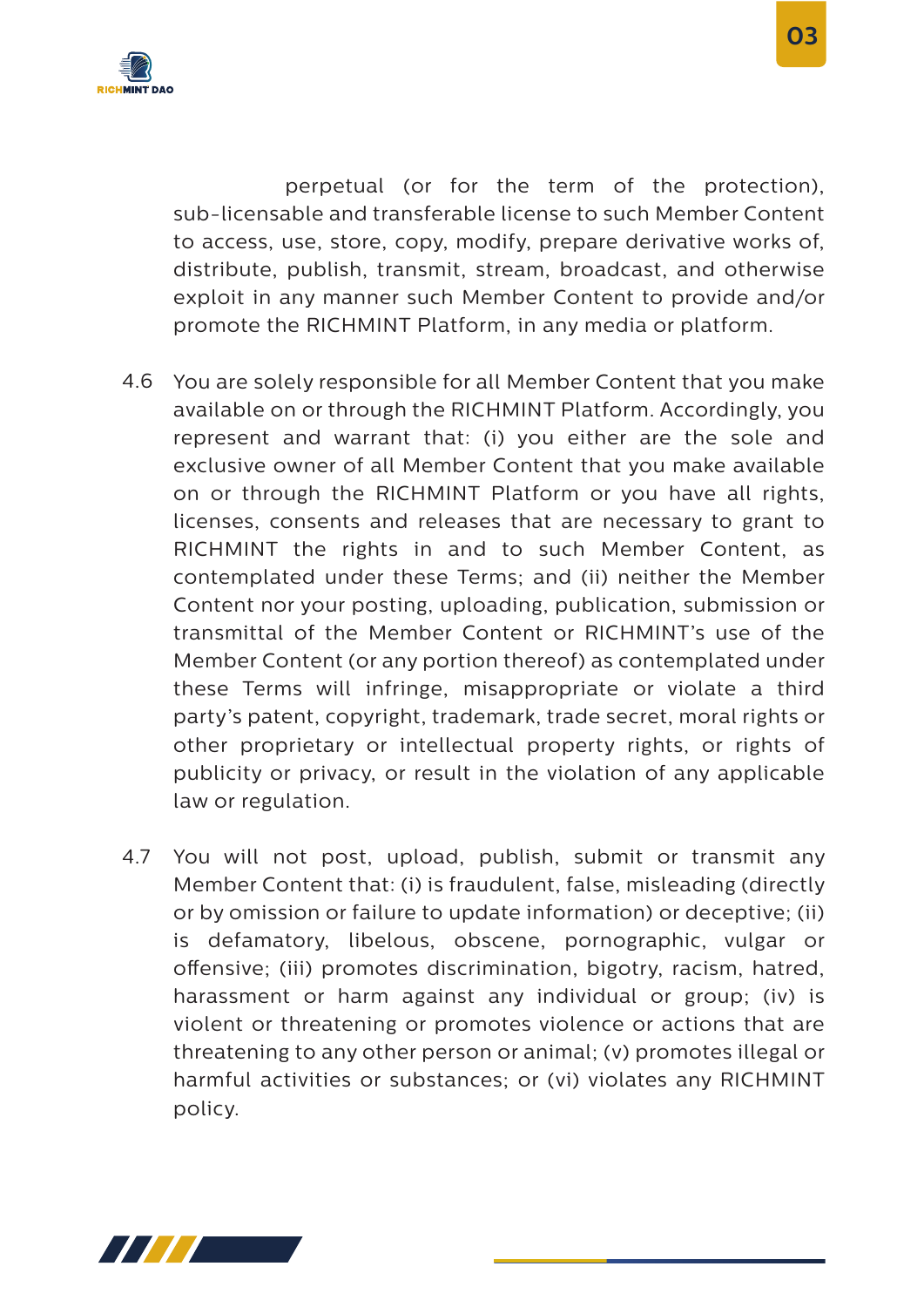

5.1 Tax regulations may require us to collect appropriate tax information from you.

#### **6 Prohibited Activities**

- 6.1 You are solely responsible for compliance with any and all laws, rules, regulations, and tax obligations that may apply to your use of the RICHMINT Platform. In connection with your use of the RICHMINT Platform, you will not and will not assist or enable others to:
	- breach or circumvent any applicable laws or regulations, agreements with third-parties, third-party rights, or our Terms;
	- use the RICHMINT Platform or Collective Content for any commercial or other purposes that are not expressly permitted by these Terms or in a manner that falsely implies RICHMINT endorsement, partnership or otherwise misleads others as to your affiliation with RICHMINT;

copy, store or otherwise access or use any information, including personally identifiable information about any other Member, contained on the RICHMINT Platform in any way that is inconsistent with RICHMINT's policies or these Terms or that otherwise violates the privacy rights of Members or third parties;

- use the RICHMINT Platform in connection with the distribution of unsolicited commercial messages ("spam");
- misuse or abuse any services associated with the RICHMINT Platform.
- use, display, mirror or frame the RICHMINT Platform or Collective Content, or any individual element within the RICHMINT Platform, RICHMINT's name, any RICHMINT trademark, logo or other proprietary information,

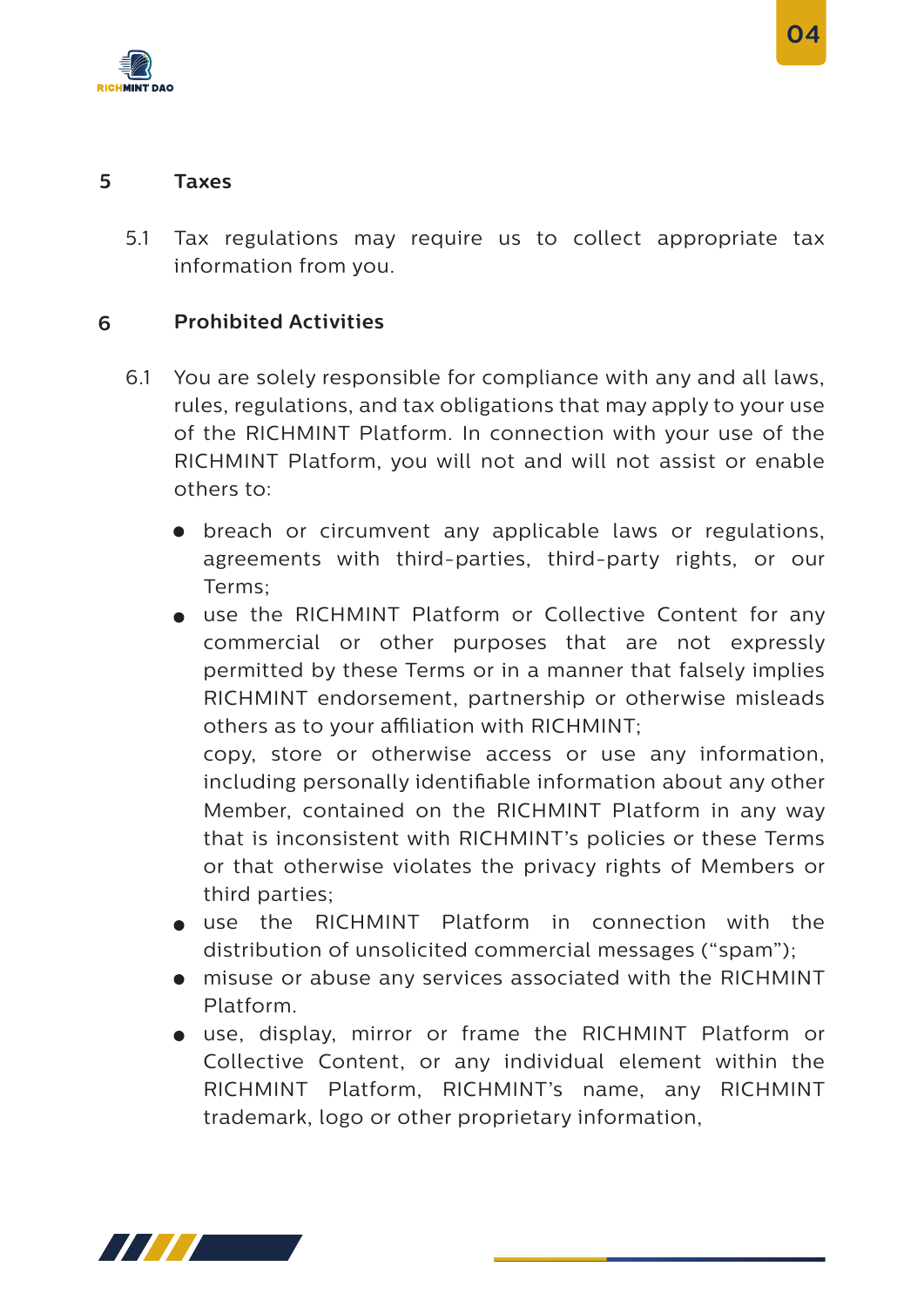

 or the layout and design of any page or form contained on a page in the RICHMINT Platform, without RICHMINT's express written consent;

- dilute, tarnish or otherwise harm the RICHMINT brand in any way, including through unauthorized use of Collective Content, registering and/or using RICHMINT or derivative terms in domain names, trade names, trademarks or other source identifiers, or registering and/or using domains names, trade names, trademarks or other source identifiers that closely imitate or are confusingly similar to RICHMINT domains, trademarks, taglines, promotional campaigns or Collective Content;
- use any robots, spider, crawler, scraper or other automated means or processes to access, collect data or other content from or otherwise interact with the RICHMINT Platform for any purpose;
- avoid, bypass, remove, deactivate, impair, descramble, or otherwise attempt to circumvent any technological measure implemented by RICHMINT or any of RICHMINT's providers or any other third party to protect the RICHMINT Platform;
- attempt to decipher, decompile, disassemble or reverse engineer any of the software used to provide the RICHMINT Platform;
- $\bullet$  take any action that damages or adversely affects, or could damage or adversely affect the performance or proper functioning of the RICHMINT Platform;
- violate or infringe anyone else's rights or otherwise cause harm to anyone;
- usage for any purposes which are unlawful and/or immoral and/or require registration or licensing under the applicable laws;
- usage for commercial, business, industrial or manufacturing activities; or,
- causing damage.

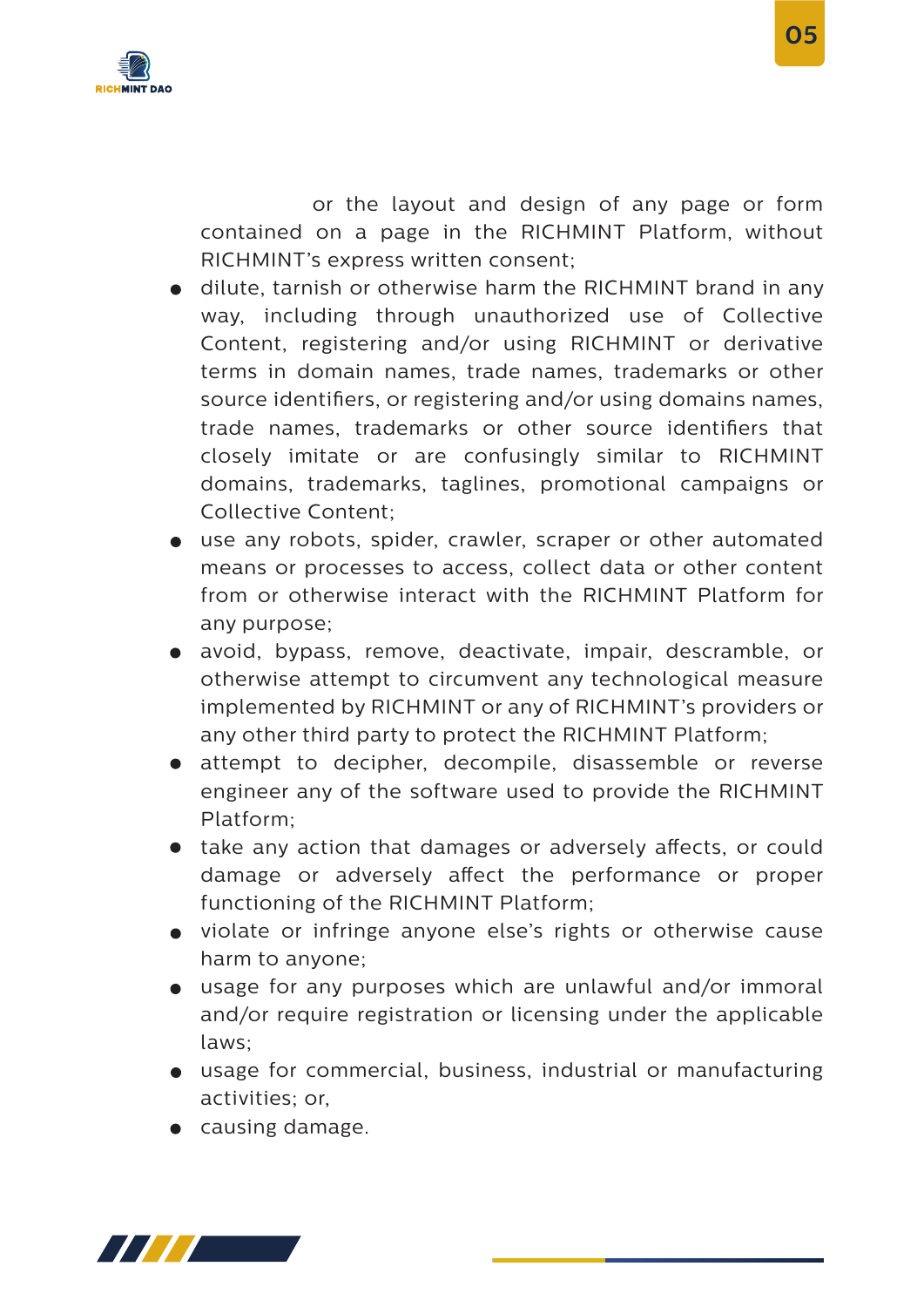

#### **Termination 7**

- 7.1 Without limiting our rights specified below, RICHMINT may terminate this Agreement for convenience at any time by giving you a notice via email to your registered email address.
- 7.2 RICHMINT may immediately, without notice, terminate this Agreement and/or stop providing access to the RICHMINT Platform if (i) you have materially breached your obligations under these Terms, (ii) you have violated applicable laws, regulations or third party rights, or (iii) RICHMINT believes in good faith that such action is reasonably necessary to protect the personal safety or property of RICHMINT, its Members, or third parties (for example in the case of fraudulent behavior of a Member).
- 7.3 In addition, RICHMINT may take any of the following measures (i) to comply with applicable law, or the order or request of a court, law enforcement or other administrative agency or governmental body, or if (ii) you have breached these Terms applicable laws, regulations, or third party rights, (iii) you have provided inaccurate, fraudulent, outdated or incomplete information during the RICHMINT Account registration or thereafter, or (iv) RICHMINT believes in good faith that such action is reasonably necessary to protect the personal safety or property of RICHMINT, its Members, or third parties, or to prevent fraud or other illegal activity:
	- refuse to surface, delete or delay any Ratings, Reviews, or other Member Content;
	- $\bullet$  limit your access to or use of the RICHMINT Platform;
	- temporarily or permanently revoke any special status associated with your RICHMINT Account;
	- **•** temporarily or in case of severe or repeated offenses permanently suspend your RICHMINT Account and stop providing access to the RICHMINT Platform.

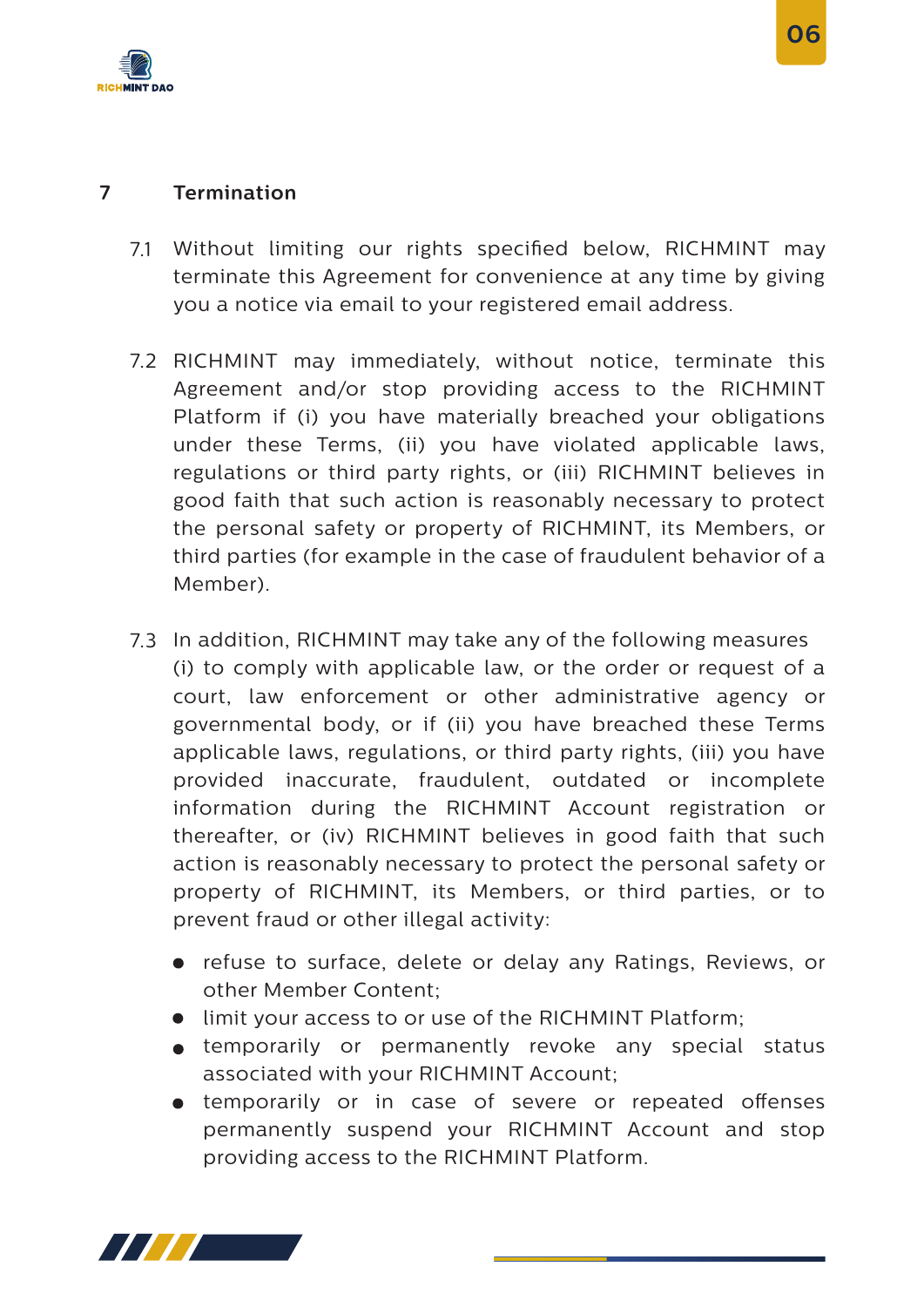

In case of non-material breaches and where appropriate, you will be given notice of any intended measure by RICHMINT and an opportunity to resolve the issue to RICHMINT's reasonable satisfaction.

11.5 If we take any of the measures described above, you will not be entitled to any compensation.

#### **8 Liability**

**You acknowledge and agree that, to the maximum extent permitted by law, the entire risk arising out of your access to and use of the RICHMINT Platform and Collective Content, or any other interaction you have with other Members whether in person or online remains with you. Neither RICHMINT nor any other party involved in creating, producing, or delivering the RICHMINT Platform or Collective Content will be liable for any incidental, special,**  exemplary or consequential damages, including lost profits, loss of **data or loss of goodwill, service interruption, computer damage or system failure or the cost of substitute products or services, or for any damages for personal or bodily injury or emotional distress arising out of or in connection with (i) these Terms, (ii) from the use of or inability to use the RICHMINT Platform or Collective Content, (iii) from any communications, interactions or meetings with other Members or other persons with whom you communicate, interact or meet with as a result of your use of the RICHMINT Platform, whether based on warranty, contract, tort (including negligence), product liability or any other legal theory, and whether or not RICHMINT has been informed of the possibility of such damage, even if a limited remedy set forth herein is found to have failed of its essential purpose.** 

#### **9 Indemnication**

To the maximum extent permitted by applicable law, you agree to release, defend (at RICHMINT's option),indemnify, and hold RICHMINT and its affiliates and subsidiaries.

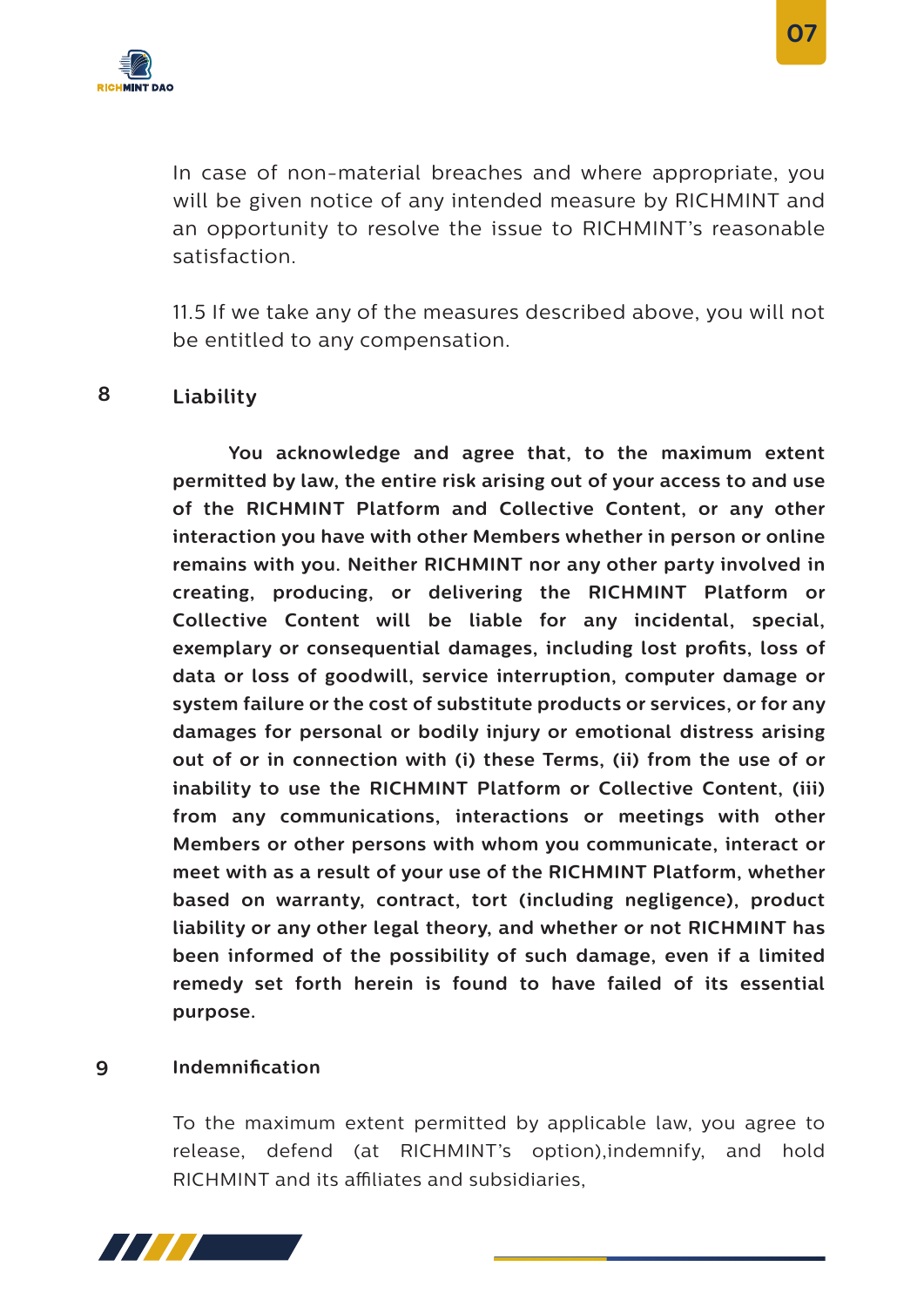

 including but not limited to, RICHMINT Payments, and their officers, directors, employees and agents, harmless from and against any claims, liabilities, damages, losses, and expenses, including, without limitation, reasonable legal and accounting fees, arising out of or in any way connected with (i) your breach of these Terms or our policies or standards, (ii) your improper use of the RICHMINT Platform or any RICHMINT Services, (iii) your interaction with any Member, including without limitation any injuries, losses or damages (whether compensatory, direct, incidental, consequential or otherwise) of any kind arising in connection with or as a result of such interaction, stay, participation or use, or (iv) your breach of any laws, regulations or third party rights.

#### **10 Applicable Law and Jurisdiction**

10.1 These Terms will be interpreted in accordance with the laws of Estonia; and, any dispute, controversy, or claim arising out of, or in connection with, this policy, shall be finally settled by arbitration in accordance with the Rules of Arbitration Court of the Estonian Chamber of Commerce and Industry ("AC-ECCI"). The number of arbitrators shall be one and shall be appointed by AC-ECCI; the seat of the arbitration shall be Tallinn, Estonia; and the arbitral proceedings shall be conducted in English language. The decision of the arbitrator shall be enforceable by any court of competent jurisdiction.

#### **11 General Provisions**

11.1 Except as they may be supplemented by additional terms and conditions, policies, guidelines or standards, these Terms constitute the entire Agreement between RICHMINT and you pertaining to the subject matter hereof, and supersede any and all prior oral or written understandings or agreements between RICHMINT and you in relation to the access to and use of the RICHMINT Platform.